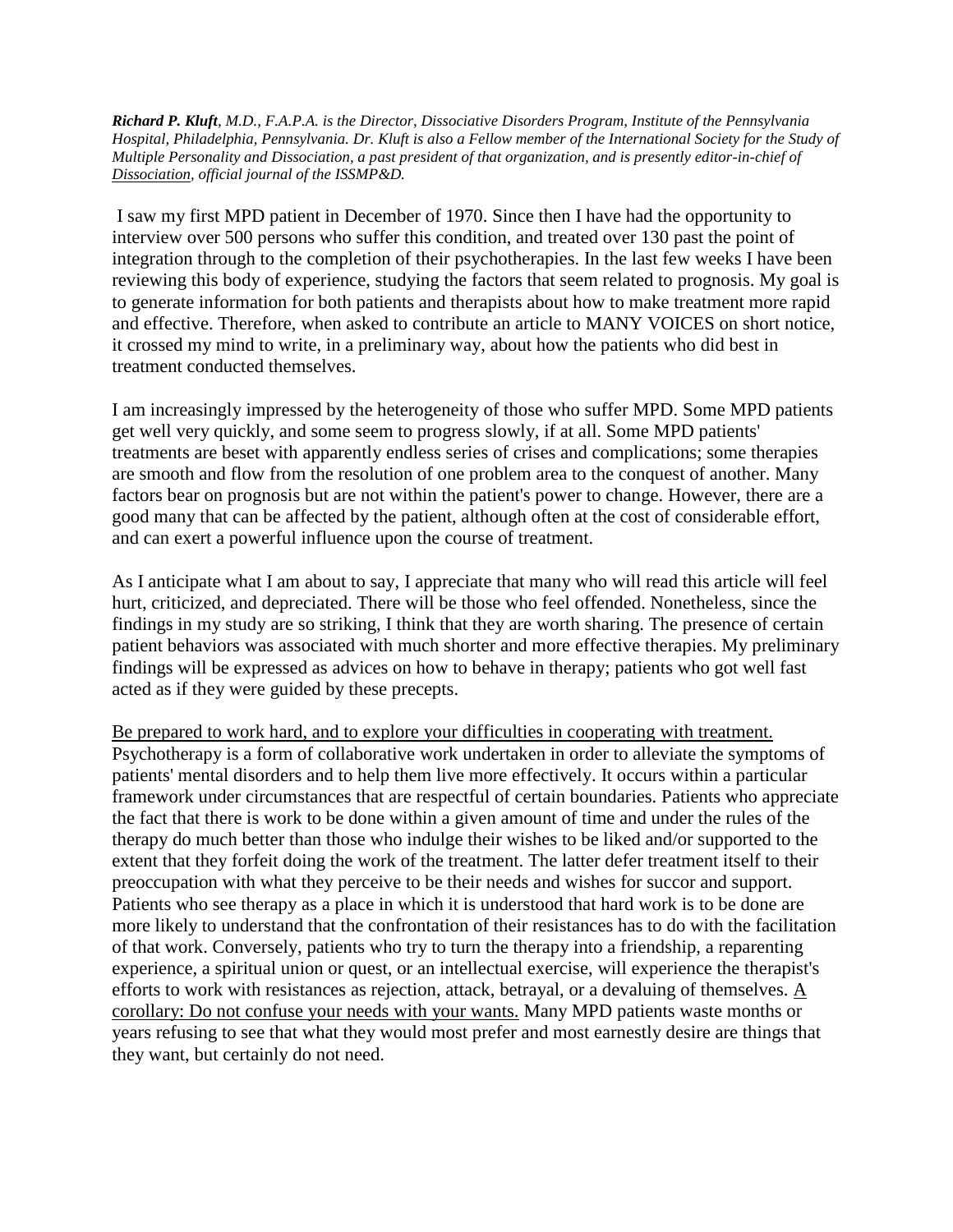Expect to be held responsible for conforming your behavior to the standards of the world and the boundaries of the treatment. Although you may not like this, responsibility is tremendously empowering. Without rational responsibility, self-efficacy and mental health cannot be achieved.

Be prepared to engage in a painful treatment. Patients who understand that the treatment of the sequela of painful events involves the toleration of considerable hurt and the recovery of difficult material do much better than those whose incessant requests for rapid relief strangle the progress of the therapy. Many MPD patients want and expect the changes of treatment to be as magical and abrupt as the dissociative switches that they have developed to block out pain. Many as well try to defer dealing with painful material in the planful way that the therapist suggests ("It hurts too much" is the usual verbalization), only to find that it bursts into their awareness in between sessions. The therapist, confronted at midnight or beyond with material that he or she tried in vain to address in a mid-morning session, will not be delighted, and the patient will feel rejected as well as overwhelmed.

Be prepared to be asked to stick to subjects that you would prefer to leave or completely avoid. Your therapist should respect your anxieties to a certain extent, but bear in mind that many of your defenses are based on avoidances, conscious and unconscious. If the therapy tacitly endorses these defensive styles on a regular basis, your recovery will be delayed.

Be prepared to look for your support outside of therapy. Patients who develop their own resources and support systems do better than those who attempt to draw all their perceived needs from the therapist. The therapist is not inexhaustible, and is a poor substitute for a friend who, in turn, would be a poor substitute for a therapist.

Value rational flexibility and concerned caring from your therapist. Be clear in your own mind that this is quite different from indulgence and the creation of very special types of interactions that you may value in the short run, but which undermine the treatment. A good therapist is going to stick to the tasks of treatment rather than enter a series of interactions that take the therapy very far afield into situations that may be mutually gratifying but which, no matter how much they are cherished, have only a remote connection with advancing your recovery.

Be prepared not to tie your therapist's hands. By this I mean two things: 1) To the extent that you try to control your therapist you will get inferior treatment. If you could heal yourself, you would have done so. 2) Patients who extracted agreements from therapists that under no circumstances would they be hospitalized, take medication, be forced to obtain recommended medical help, etc., in general did far worse and had many more crises than those who neither made nor attempted to make such stipulations or "special arrangements". What at first made some feel safe and cared about ultimately endangered them and led to crises and prolonged stalemates. Often their therapists felt bound to honor agreements that were absurd under the clinical circumstances that developed.

Respect your therapist's boundaries and personal time. Your sense of isolation and urgency may impel you to make demands that are abusive of your therapist, and often a series of requests, each of which may be reasonable in and of itself, adds up to an unreasonable imposition.